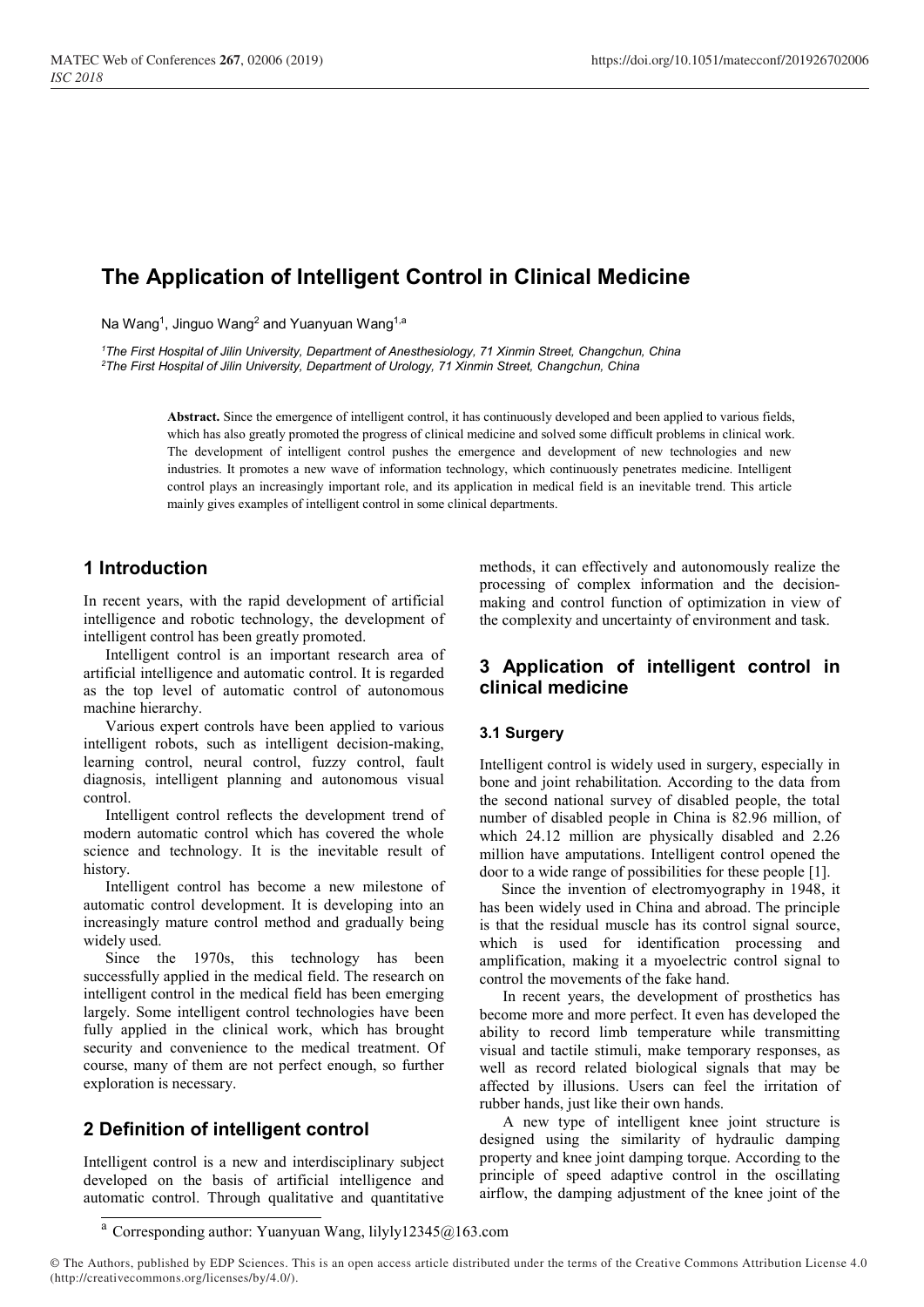intelligent hydraulic prosthesis is used to realize the function of the hydraulic knee joint controlled by the microprocessor, so as to achieve the effect closer to the physical knee joint movement.

There are also studies on applying intelligent control system to wheelchair, which contains three components: intelligent control unit, engine and environment recognition sensor. It is based on the reality of virtual reality technology, the environment scene reconstruction and display on the screen, the use of a preset polar grid to determine a set of destinations.

The user selects the destination through the p300 based BCI, and then the system automatically navigates to the destination as long as the target is locked [2]. As shown in figure 1, it is a brain based on electroencephalogram (EEG)-computer interface diagram. It allows people with disabilities to interact with the external environment without relying on peripheral muscles and nervous systems. By using target recognition technology and automatic navigation technology, automatic control technology is combined with braincomputer system to build a dynamic system driven by goals. Specifically, the target recognition module identifies and locates the target in the online environment. The user selects the target directly through the BCI system to identify and locate a target. The automatic navigation module guides the wheelchair to the specified destination. The system can deal with dynamic environment and the process of target approximation is simple and straightforward.

In addition, specific destinations are often accompanied by navigation tasks, for example getting close to a desk. In order to get something, a wheelchair is equipped with a lightweight robot arm as an additional actuator. On the basis of the result of target recognition, the nature of the target, the current condition and other factors of the target are considered comprehensively, so a more reasonable scheme is designed.



#### Figure 1

Urolithiasis is one of the ommon diseases in human beings. The prevalence rate of urinary calculi is 10-15% at present, and it has an upward trend. Urology is greatly affected by technology. On the fragmentation, all types of stones can be treated by laser which has become the standard technique for urolithiasis. By improving the

technique of the sighting glasses and high-resolution imaging and enhancing the robustness of the laser fibers, it continuously improves the laser characteristics. The accuracy and safety of patients are greatly improved. However, the pulses release of high-energy laser in the upper urinary tract is controlled by surgeons alone. Only the surgeon's control from visual feedback can prevent tissue damage. There is no automatic feedback control in this process. Therefore, the use of high energy sources in the upper urinary tract can cause serious damage. Misalignment of the fibrous tip or accidental activation of the laser system can easily lead to serious complications, such as tissue burns and even urethral perforations or kidney tissue damage. The automatic target recognition and feedback control of intelligent laser system can be used in removing of kidney stones and ureteral calculi by monitoring the spectrum information. The release of energy in the process of ureteroscopy treatment could be controlled by the condition of the laser pulse and not allowing destructive energy release. It receives satisfactory effect and greatly improves the safety of patients and surgical precision. [3] Ureteroscopy under the intelligent pressure control in the treatment of urinary stones has also made considerable curative effect [4]. Traditional ureteroscopy (URS) is easy to cause high pressure of the renal pelvis and has higher possibility of liquid absorption into the bloodstream. Bacteria and bacterial endotoxin absorption can lead to systemic complications. Long-term complications include inflammatory response syndrome (SIRS), sepsis, renal pelvic and ureteral tumor proliferation and renal function damage. [5] The clinical research of endourological society ureteroscopy is a global study. Intelligent pressure control during inhalation ureteroscope is a flexible URS suction system, including perfusion platform and UAS for the treatment of upper urinary stones and automatic control of alveolus. From November 2013 to August 2015, 40 cases of upper urinary calculi were treated with this technique with good results. Based on irrigation suction theory, combined with pressure sensor and pressure feedback technology, the device USES selfdesigned intelligent pressure control device includes medical irrigation water and irrigation platform with pressure control to monitor and control intraoperative RPP. The ureteral approach sheath (UAS) can be delivered to the target site under flexible ureteroscope monitoring to avoid injury. Its special design allows the continuous suction of the liquid to regulate RPP, which can be used to extract small gravel particles for reference through the sheath gap. Another channel of the UAS is connected to the pressure monitoring and feedback platform to realize monitoring and automation of the function pressure-feedback regulation RPP.

#### 3.2 Internal medicine

The application of intelligent control is more and more extensive in the field of internal medicine. Traditional chemotherapy drugs usually spread rapidly in the body in non-specific ways, resulting in poor efficacy and severe systemic toxicity. The remote control of anti-cancer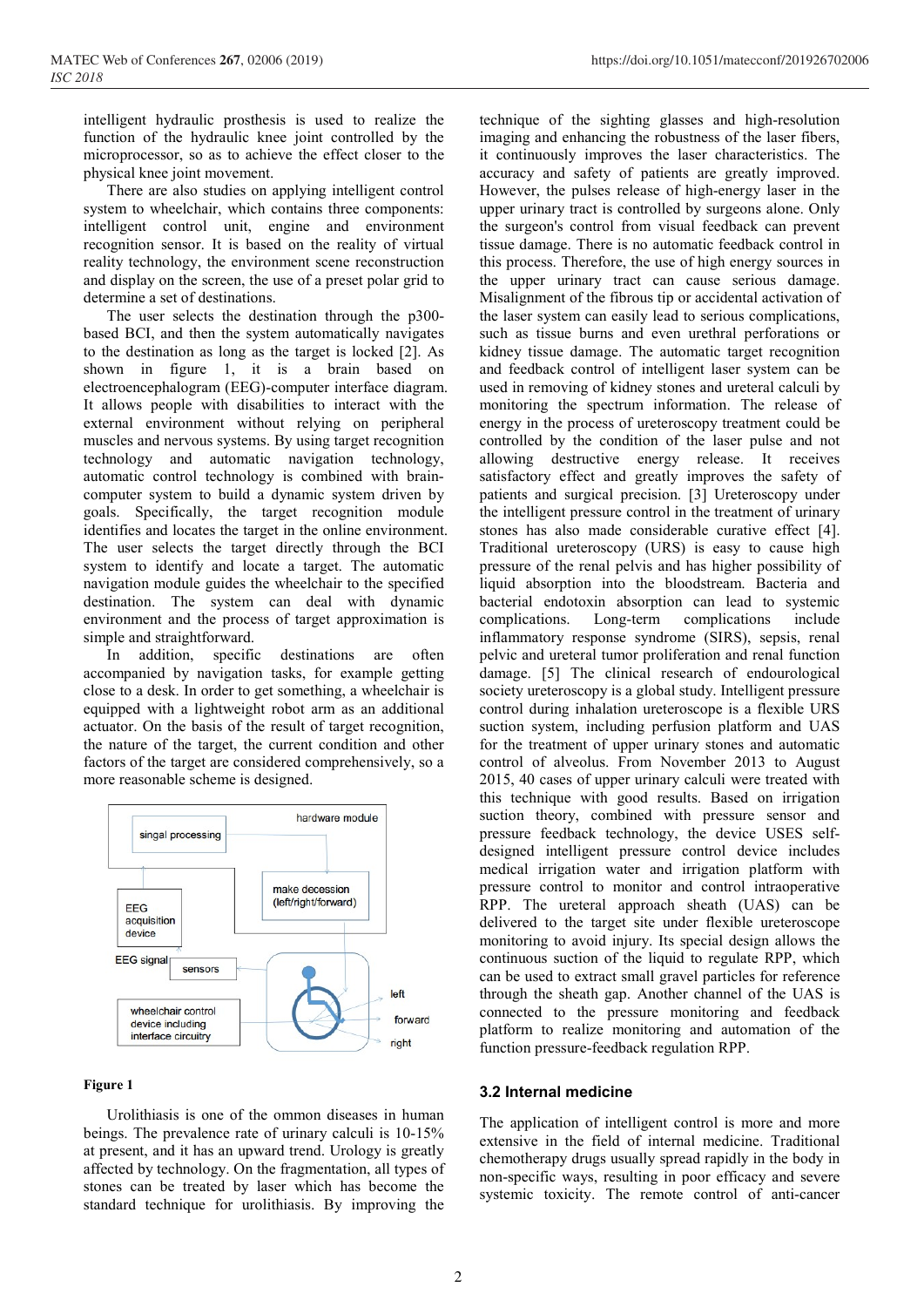chemotherapy is emerging [6]. The well-designed nanometer carrier can response to the changes of PH value, enzyme, oxidation reduction, internal or external stimulation reaction, and then trigger on-demand release of drugs to enhance anticancer effect. Many stimulate responses are established on the basis of these stimuli, between extracellular and intracellular area of the cells. REDOX systems, for example, respond to higher REDOX concentrations in the cytoplasm to trigger drug release. PH-sensitive vectors are often released as needed, by detecting differences in extracellular PH values. Inflammation is closely related to diseases such as cancer, AIDS and psychosis. Effectively-integrated approaches remain a research area of patient feedback control. Ouassim Bara et al. proposed the model-free feedback control could be the treatment of acute inflammation. They applied the mathematical model and functional feedback control to the study of acute inflammatory response. Traditional calculus equations for identifying various rate need a sufficient number of detailed data, especially a lot of research objects. The scale is very difficult. There are no model feedback control system to overcome these shortcomings, because there many factors will be involved from patients to environment, at the same time there are a variety of diseases and personal characteristics, etc. [7] Oxygen therapy has become standard care for chronic obstructive pulmonary disease (COPD) and other hypoxic chronic lung diseases. Supplemental oxygen is also widely used in intensive care patients and during transportation prior to admission. The purpose of oxygen therapy is to maintain adequate oxygenation while avoiding hypoxemia. [8] However, although supplementation of oxygen is valuable in many clinical situations, inappropriate supplementation of oxygen is harmful. Some studies have found that compared with traditional operation, oxygen treatment with physiological closed loop control spends less time under target saturation and saves oxygen resources. [9] Congenital central ventilation deficiency syndrome, characterized by insensitivity to hypercapnia and hypoxemia during sleep. The treatment is long-term ventilation. However, due to differences in respiratory control at different sleep stages, especially in children, nocturnal ventilation can change significantly. This usually leads to higher pressure settings in the first half of the night when non-rem sleep dominates, compared to the later half when rem sleep dominates. Abdullah Khayat et al. found that volume-controlled intelligent pressure support mode had two-stage positive airway pressure ventilation mode, which could be intelligently adjusted to ensure continuous alveolar ventilation. Whether hypercapnia control is more effective than simple positive airway pressure ventilation in spontaneous/timing (t/t) mode, and night control of  $CO<sub>2</sub>$ levels is more effective.

### 3.3 Anesthesiology

Target controlled infusion (TCI) is one of the best examples of intelligent control applied in anesthesia. Since it was first introduced in 1979, it has been developing and applied more and more widely. TCI systems are available in more than 90 countries, with more than 60,000 units sold each year. It is used to deliver product-based intravenous injections and anesthesia to millions of patients worldwide. It has become a mature technology in 30 years since it was proposed. [10]

TCI refers to the infusion of intravenous anesthetics based on pharmacokinetics and pharmacodynamics. The computer can calculate the amount of drug production in central nervous system tissue during infusion, and then adjust the infusion speed to maintain the stable concentration in plasma or target tissue (usually the brain). The computer takes advantage of the best models in the literature and computes the mathematical complexity of patient characteristics (weight, height, age, sex, and additional biomarkers). [11] TCI system can be divided into two kinds of works, closed loop and open loop modes, according to the preset program given. In the closed loop, the plasma drug concentration or the indicators such as blood pressure and heart rate variation obtained through real-time monitoring were fed back to the program module, and then the administration speed was adjusted automatically to meet the real-time need of anesthesia depth during the operation.

 Syue et al. have invented t2 - solfc which is a kind of fuzzy controller. According to the rules of its control performance, this system generates and modifies its base adaptive fuction, using an amount of fuzzy uncertainty and the real surgical data to construct and capture the anesthesia composed by single factor in the process of adjusting the variability in the physiological parameters of patients. The adaptive control includes the types of reasoning and the control rules. Input values are taken from the patient's anesthetic model output, which minus the set point of the modulated parameters. These input values are integrating data of blood pressure and BIS to control the patient's anesthesia depth. According to the change of propofol infusion rate, the system outputs control signal. Based on the integration of output value, it promotes the real-time adjustment of narcotic drugs. The controller output is converted to real value, and the output zoom element is used to send to the patient anesthesia model. The output of the patient model was compared with the set point of blood pressure and BIS to calculate the input control signal, and then fed back to adjust the infusion rate.

### 3.4 Others

In cataract phacoemulsification surgery, excessive ultrasound energy is one of the main causes of corneal endothelial cell damage. Therefore, under the premise of ensuring the effect of cataract phacoemulsification, how to shorten the operation time, reduce energy intensity, and improve the safety and utilization rate of energy has become a concern. [12] The ultrasonic energy intelligent control is realized by multimode intelligent controller. The digital signal processing chip is used in the controller hardware. The intelligent cataract phacoemulsification system is composed of multi-mode intelligent controller,